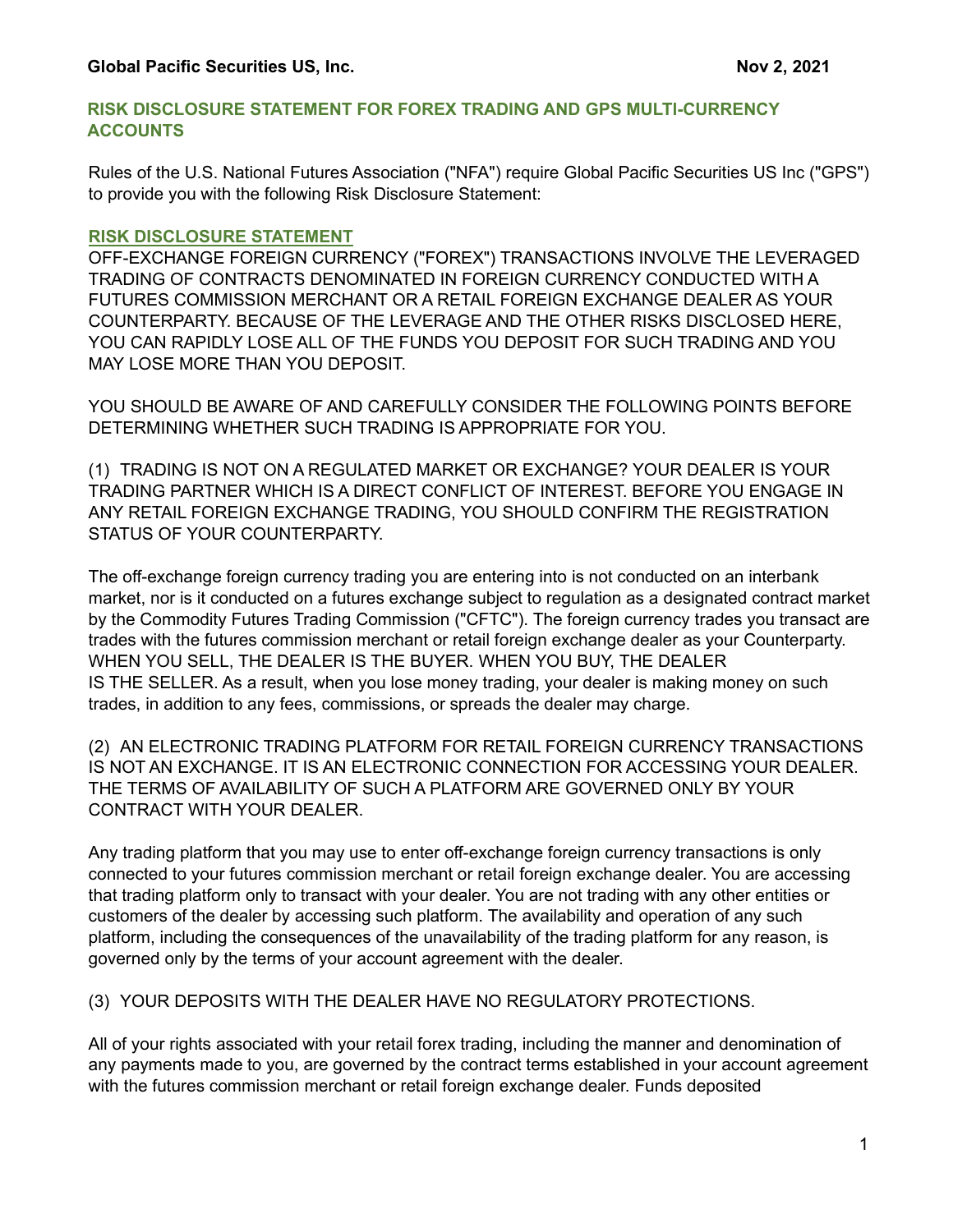by you with a futures commission merchant or retail foreign exchange dealer for trading off-exchange foreign currency transactions are not subject to the customer funds protections provided to customers trading on a contract market that is designated by the CFTC. Your dealer may commingle your funds with its own operating funds or use them for other purposes. In the event your dealer becomes bankrupt, any funds the dealer is holding for you in addition to any amounts owed to you resulting from trading, whether or not any assets are maintained in separate deposit accounts by the dealer, may be treated as an unsecured creditor's claim.

(4) YOU ARE LIMITED TO YOUR DEALER TO OFFSET OR LIQUIDATE ANY TRADING POSITIONS SINCE THE TRANSACTIONS ARE NOT MADE ON AN EXCHANGE OR MARKET, AND YOUR DEALER MAY SET ITS OWN PRICES.

Your ability to close your transactions or offset positions is limited to what your dealer will offer to you, as there is no other market for these transactions. Your dealer may offer any prices it wishes, and it may offer prices derived from outside sources or not in its discretion. Your dealer may establish its prices by offering spreads from third party prices, but it is under no obligation to do so or to continue to do so. Your dealer may offer different prices to different customers at any point in time on its own terms. The terms of your account agreement alone govern the obligations your dealer has to you to offer prices and offer offset or liquidating transactions in your account and make any payments to you. The prices offered by your dealer may or may not reflect prices available elsewhere at any exchange, interbank, or other market for foreign currency.

# (5) PAID SOLICITORS MAY HAVE UNDISCLOSED CONFLICTS

The futures commission merchant or retail foreign exchange dealer may compensate introducing brokers for introducing your account in ways which are not disclosed to you. Such paid solicitors are not required to have, and may not have, any special expertise in trading, and may have conflicts of interest based on the method by which they are compensated. Solicitors working on behalf of futures commission merchants and retail foreign exchange dealers are required to register. You should confirm that they are, in fact registered. You should thoroughly investigate the manner in which all such solicitors are compensated and be very cautious in granting any person or entity authority to trade on your behalf. You should always consider obtaining dated written confirmation of any information you are relying on from your dealer or a solicitor in making any trading or account decisions.

FINALLY, YOU SHOULD THOROUGHLY INVESTIGATE ANY STATEMENTS BY ANY DEALERS OR SALES REPRESENTATIVES WHICH MINIMIZE THE IMPORTANCE OF, OR CONTRADICT, ANY OF THE TERMS OF THIS RISK DISCLOSURE. SUCH STATEMENTS MAY INDICATE POTENTIAL SALES FRAUD.

THIS BRIEF STATEMENT CANNOT, OF COURSE, DISCLOSE ALL THE RISKS AND OTHER ASPECTS OF TRADING OFF-EXCHANGE FOREIGN CURRENCY TRANSACTIONS WITH A FUTURES COMMISSION MERCHANT OR RETAIL FOREIGN EXCHANGE DEALER.

**PERFORMANCE OF GLOBAL PACIFIC SECURITIES RETAIL CUSTOMER FOREX ACCOUNTS FOR THE PAST FOUR CALENDAR QUARTERS:**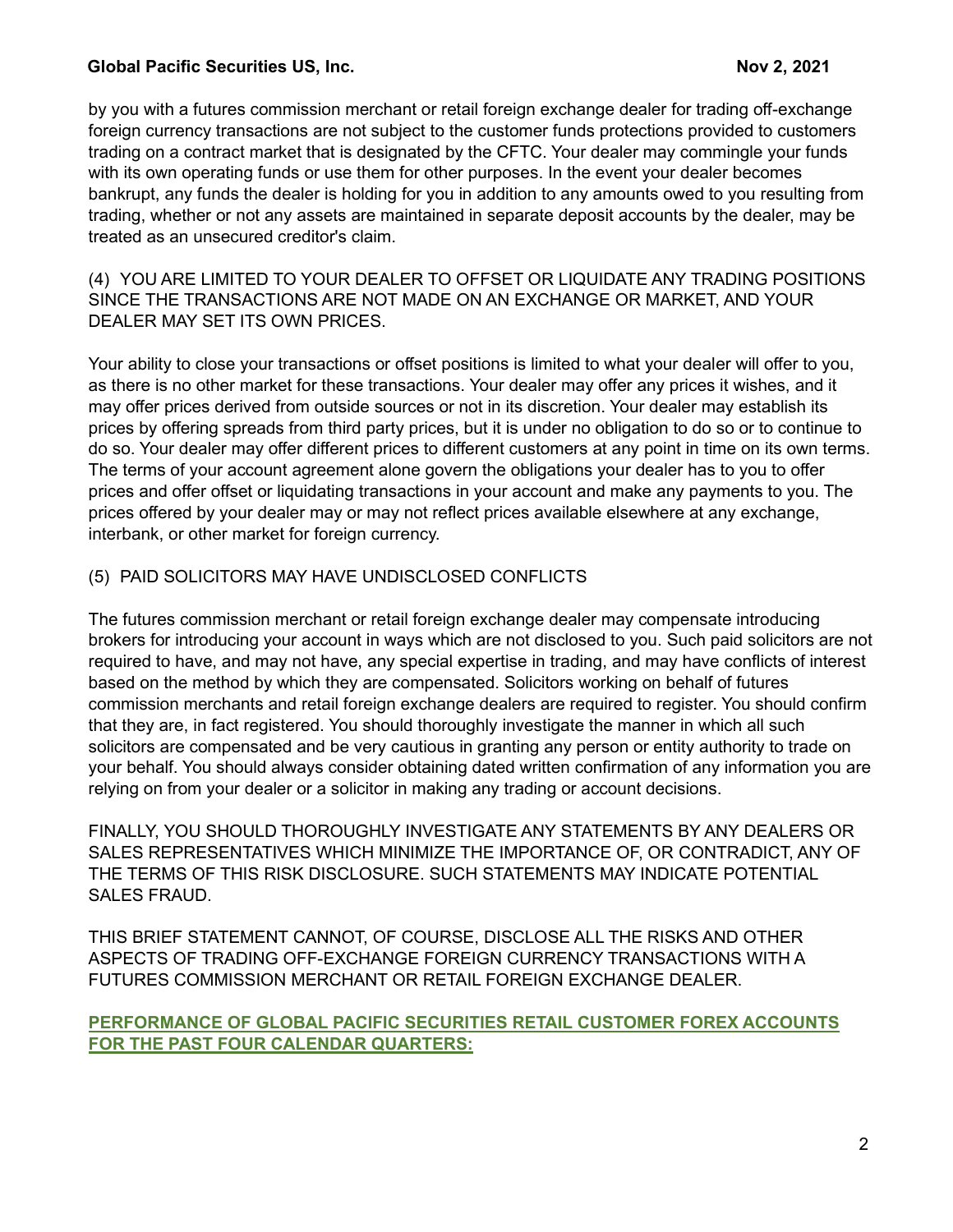The table below sets forth the percentage of non-discretionary retail forex customer accounts maintained by GPS that were profitable and unprofitable for the past four calendar quarters. The accounts were identified and these statistics were calculated according to the definitions and interpretations set forth by the CFTC and NFA.

| <b>Time Period</b>  | Number of Accounts | Percentage of<br><b>Profitable Accounts</b> | Percentage of<br><b>Unprofitable Accounts</b> |
|---------------------|--------------------|---------------------------------------------|-----------------------------------------------|
| Q4 2021             |                    |                                             |                                               |
| Q3 2021             |                    |                                             |                                               |
| Q <sub>2</sub> 2021 |                    |                                             |                                               |

# PAST PERFORMANCE IS NOT NECESSARILY INDICATIVE OF FUTURE RESULTS.

# **FURTHER INFORMATION PROVIDED BY GLOBAL PACIFIC SECURITIES:**

A. Overview: Global Pacific Securities Multi-Currency enabled accounts allow GPS Customers to trade investment products denominated in different currencies using a single GPS account denominated in a "base" currency of the customer's choosing. GPS Customers can also use their Multi-Currency enabled accounts to conduct foreign exchange transactions in order to manage credits or debits generated by foreign securities, options or futures trading, to convert such credits or debits back into the Customer's base currency, or to hedge or speculate. GPS foreign exchange transactions offered to retail customers are forex spot transactions.

B. Nature of Your Account and Whether SIPC Covers Foreign Currency: Foreign currency trading at Global Pacific Securities takes place in a securities account. Your GPS securities account is governed by rules of the U.S. Securities and Exchange Commission ("SEC") and the Financial Industry Regulatory Authority. In addition, GPS observes the rules of the National Futures Association in connection with foreign currency trading.

Global Pacific Securities is a member of the Securities Investor Protection Corporation ("SIPC"). SIPC protects cash and securities held with Global Pacific Securities as specified in the Securities Investor Protection Act. SIPC protects cash, including US dollars and foreign currency, to the extent that the cash was deposited with Global Pacific Securities for the purpose of purchasing securities. Whether foreign currency in your GPS account would be protected by SIPC would depend in part on whether the cash was considered to be deposited with Global Pacific Securities for the purpose of purchasing securities, Global Pacific Securities expects that at least one factor in deciding this would be whether and the extent to which the customer engages in securities trading in addition to or in conjunction with forex trading, but, as discussed in section 3 above, funds deposited specifically for forex trading have no regulatory protections under NFA rules or CFTC regulations. For further information, you must contact your own legal counsel or SIPC.

Customer money held in the securities account is subject to Securities Exchange Act Rule 15c3-3 governing customer reserve requirements. Although relevant regulations only require computation of the 15c3-3 reserve requirement and associated segregation of customer funds to be performed weekly, GPS performs such calculations and segregation on a daily basis.

C. General Risk: Customer understands and acknowledges that buying and selling securities, options, futures and other financial products that are denominated in foreign currencies or traded on foreign markets is inherently risky and requires substantial knowledge and expertise. Customers applying for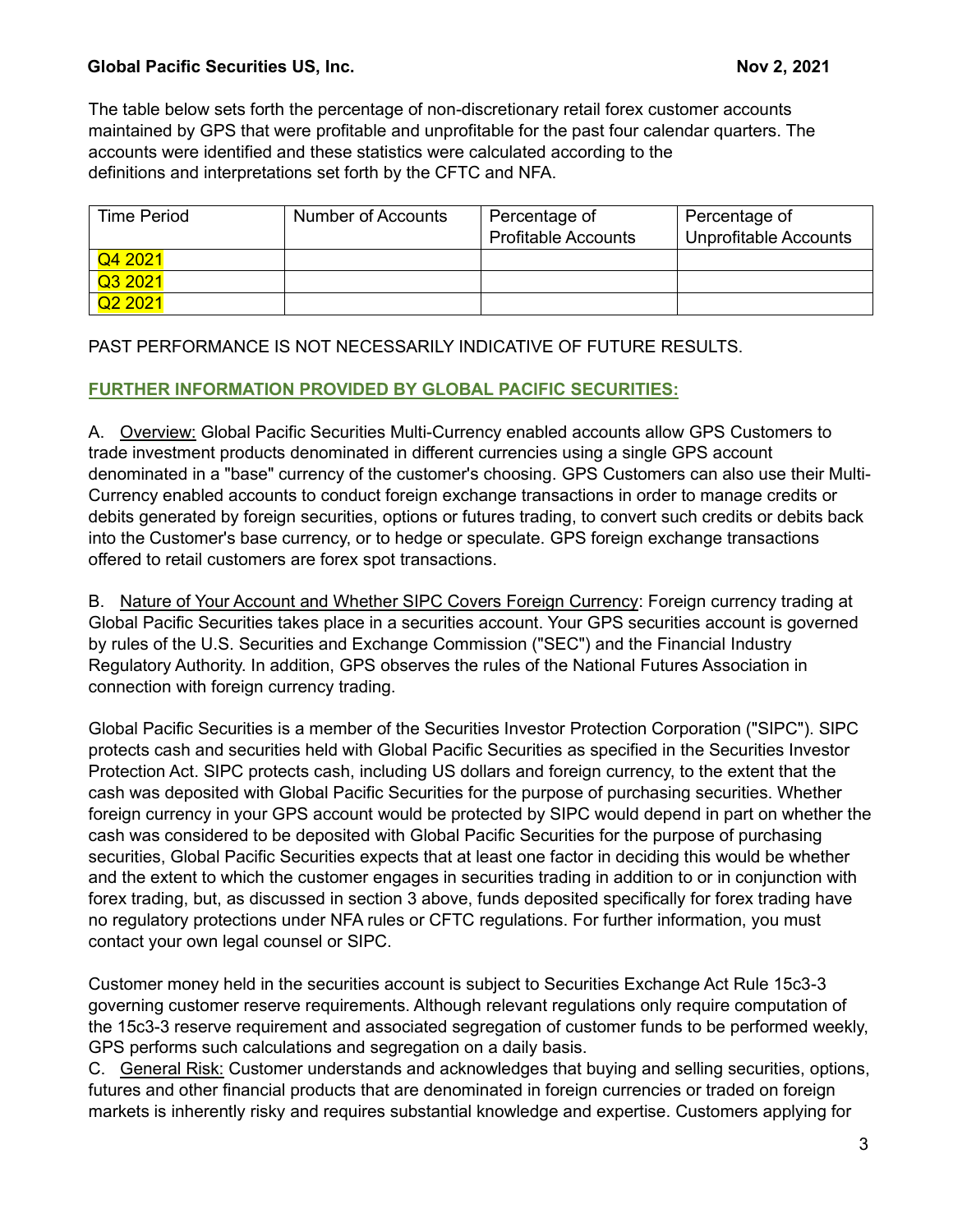Global Pacific Securities Multi-Currency enabled accounts represent that they are aware of and understand the risks involved in trading foreign securities, options, futures and currencies and that they have sufficient financial resources to bear such risks.

D. Customer Responsibility for Investment Decisions: Customer acknowledges that GPS representatives are not authorized to provide investment, trading or tax advice and therefore will not provide advice or guidance on trading or hedging strategies in the Multi-Currency enabled account. Customers must evaluate carefully whether any particular transaction is appropriate for them in light of their investment experience, financial objectives and needs, financial resources, and other relevant circumstances and whether they have the operational resources in place to monitor the associated risks and contractual obligations over the term of the transaction. In making these assessments, GPS strongly recommends that Customers obtain independent business, legal, and accounting advice before entering into any transactions.

E. Exchange Rate Risk: Exchange rates between foreign currencies can change rapidly due to a wide range of economic, political and other conditions, exposing the Customer to risk of exchange rate losses in addition to the inherent risk of loss from trading the underlying financial product. If a Customer deposits funds in a currency to trade products denominated in a different currency, Customer's gains or losses on the underlying investment therefore may be affected by changes in the exchange rate between the currencies. If Customer is trading on margin, the impact of currency fluctuation on Customer's gains or losses may be even greater.

F. Currency Fluctuation: When Customer uses the foreign exchange facility provided by GPS to purchase or sell foreign currency, fluctuation in currency exchange rates between the foreign currency and the base currency could cause substantial losses to the Customer, including losses when the Customer converts the foreign currency back into the base currency.

G. Nature of Foreign Currency Exchange Transactions Between Customer and GPS: When Customer enters into a foreign exchange transaction with GPS, GPS, as the counterparty to Customer's trade, may effectuate that transaction by entering into an offsetting transaction with one of GPS's affiliates, with another customer that enters quotes into GPS's system, or with a third party bank (GPS's "Forex Providers"). In such transactions, the Forex Provider is not acting in the capacity of a financial adviser or fiduciary to Customer or to GPS, but rather, is taking the other side of GPS's offsetting trade in an arm's length contractual transaction. Customer should be aware that the Forex Provider may from time to time have substantial positions in, and may make a market in or otherwise buy or sell instruments similar or economically related to, foreign currency transactions entered into by Customer. GPS' Forex Providers may also undertake proprietary trading activities, including hedging transactions related to the initiation or termination of foreign exchange transactions with GPS, which may adversely affect the market price or other factors underlying the foreign currency transaction entered into by Customer and consequently, the value of such transaction.

H. Prices on the GPS Forex Platforms: The prices quoted by GPS to Customers for foreign exchange transactions on GPS's ldealPro platform will be determined based on Forex Provider quotes and are not determined by a competitive auction as on an exchange market. Prices quoted by GPS for foreign currency exchange transactions therefore may not be the most competitive prices available. For purposes of maintaining adequate scale and competitive spreads, a minimum size is imposed on all ldealPro orders (USD \$25,000 as of September 2021 but this is subject to change at any time). Orders below the minimum size are considered odd lots and limit prices for these odd lot-sized orders are not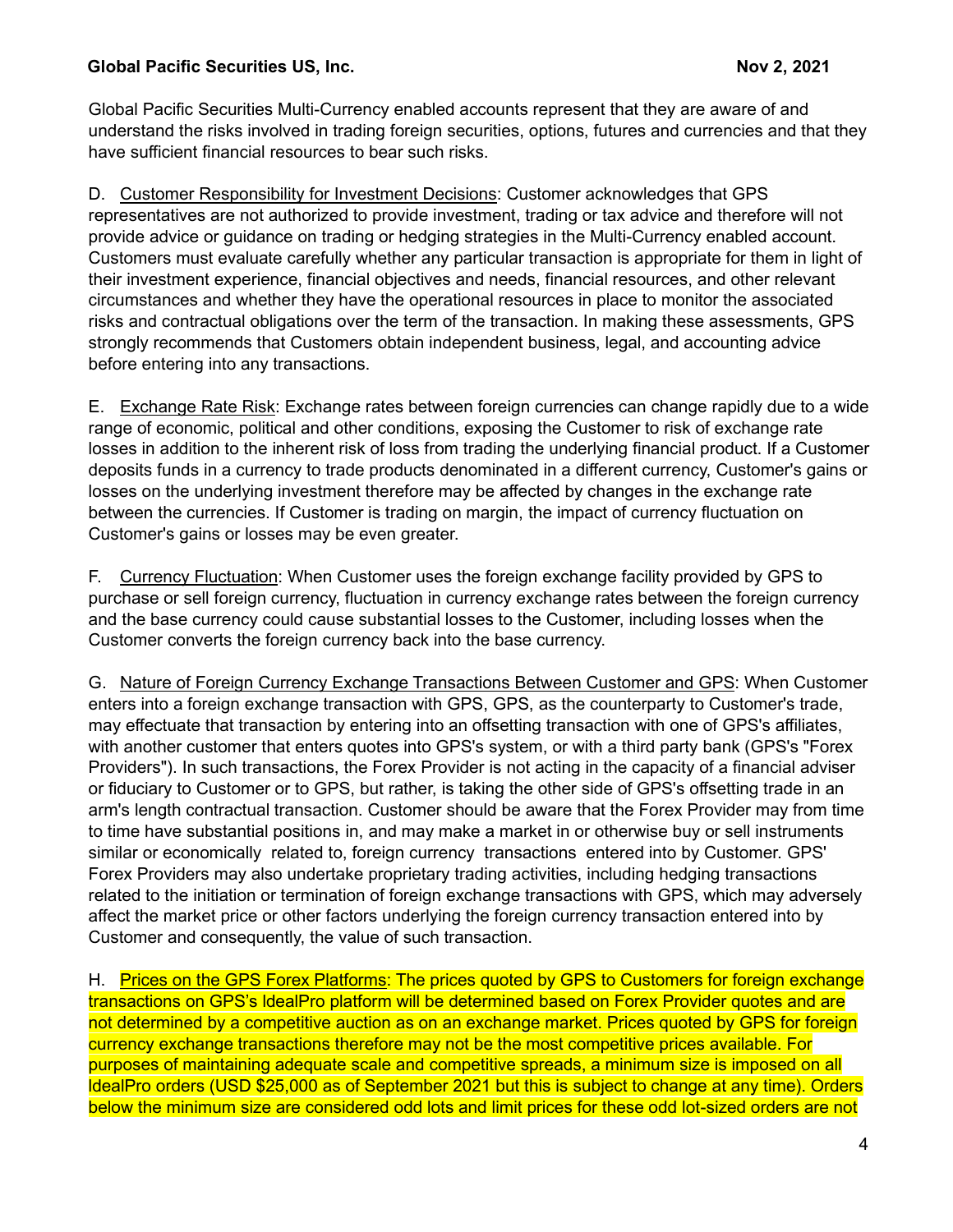displayed through IdealPro. Retail leveraged forex orders for odd lot-sized orders are generally executed within 1 pip of the best bid and best offer of the Interbank spread (NBBO).

However, if the best quote for such orders is more than 1 pip outside of the NBBO, GPS will generally route the order to execute against a bank or dealer bid or offer regardless of the order size in order to get an improved price. Customers may also enter a Request for Quote ("RFQ") on the system. GPS will charge transaction fees as specified by GPS for foreign currency exchange transactions. GPS' Forex Providers will try to earn a spread profit on transactions with GPS (differential between the bid and ask prices quoted for various currencies).

(本黄色显示段好象与 GPS 实在不符)

I. Price Slippage: Order Cancellation and Adjustment: Prices quoted on GPS's system generally reflect the prices at which GPS's Forex Providers are willing to trade. Prices quoted on GPS's system reflect changing market conditions and therefore quotes can and do change rapidly. As such, when a Customer order is received and processed by GPS's system, the quote on GPS's platform may be different from the quote displayed when the order was sent by Customer. This change in price is commonly referred to as "slippage." GPS generally will not execute a Customer order at a certain price unless GPS is able to trade at that price against one of GPS' Forex Providers.

If Customer sends an order for a forex transaction to GPS's system but Customer's requested price is no longer available and therefore the order is non-marketable, GPS will not execute the order then but will place it in GPS's limit order book in accordance with Customer's time-in-force instructions. Other customers can then trade against this order when it becomes the National Best Bid and Offer ("NBBO"} or GPS may execute the order if it becomes marketable based on prices received from GPS's Forex Providers.

If Customer sends an order for a forex transaction to GPS' system and the current price is more favorable for Customer than what Customer requested in the order, the order will generally be executed at the available better price.

Although GPS attempts to obtain the best price for Customer orders on forex transactions, because of the inherent possibility of transmission delays between and among Customers, GPS and Forex Providers, or other technical issues, execution prices may be worse than the quotes displayed on the GPS platform.

To execute your order, Global Pacific Securities engages in back-to-back transactions with one or more counterparties. These counterparties on occasion may cancel or adjust forex trades with us in the event of market or technical problems. In these cases we may have to cancel or adjust forex trades that you have executed.

J. Other Risks: There are other risks that relate to trading foreign investment products and trading foreign currencies that cannot be described in detail in this document. Generally, however, foreign securities, options, futures and currency transactions involve exposure to a combination of the following risk factors: market risk, credit risk, settlement risk, liquidity risk, operational risk and legal risk. For example, there can be serious market disruptions if economic or political or other unforeseen events locally or overseas affect the market. Also, the settlement date of foreign exchange trades can vary due to time zone differences and bank holidays. When trading across foreign exchange markets, this may necessitate borrowing funds to settle foreign exchange trades. The interest rate on borrowed funds